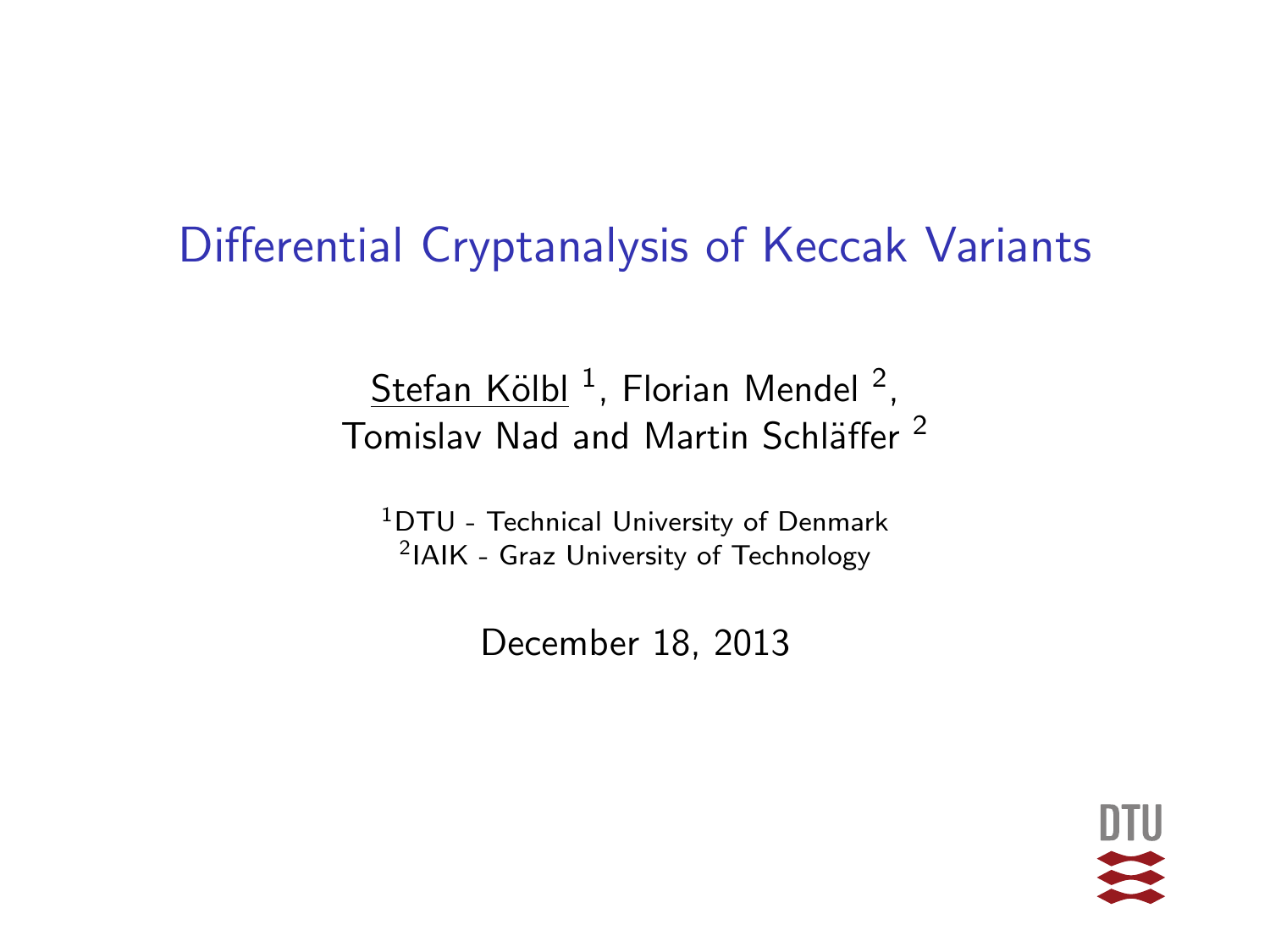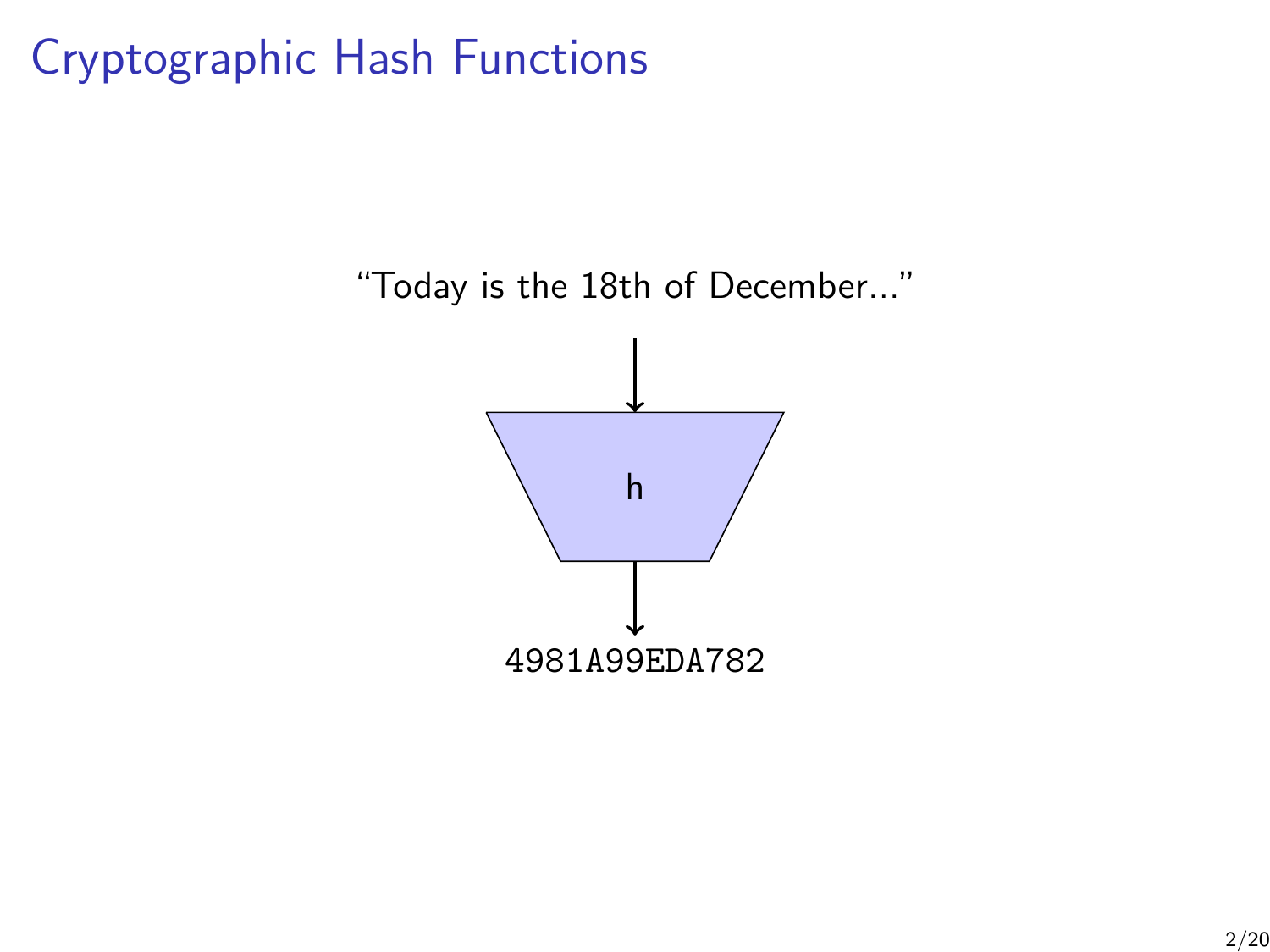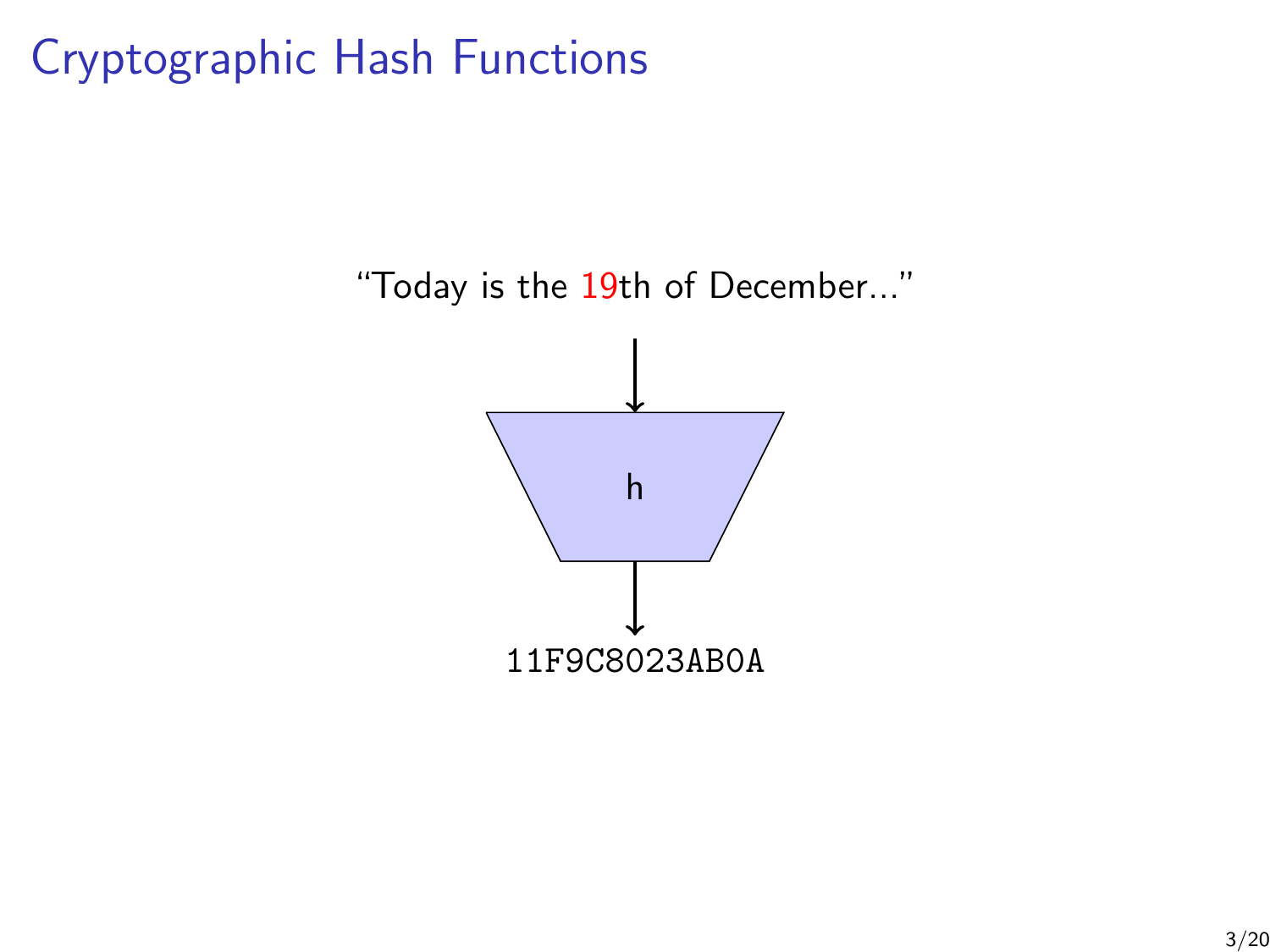Applications:

- $\blacktriangleright$  Message Integrity
- $\blacktriangleright$  Digital Signature Schemes
- **Password Protection**
- $\blacktriangleright$  Key Derivation
- $\blacktriangleright$  Payment Schemes (Bitcoin)

 $\blacktriangleright$  ...

Requirements:

- $\blacktriangleright$  no secret parameter
- $\blacktriangleright$  fast to compute
- $\blacktriangleright$  secure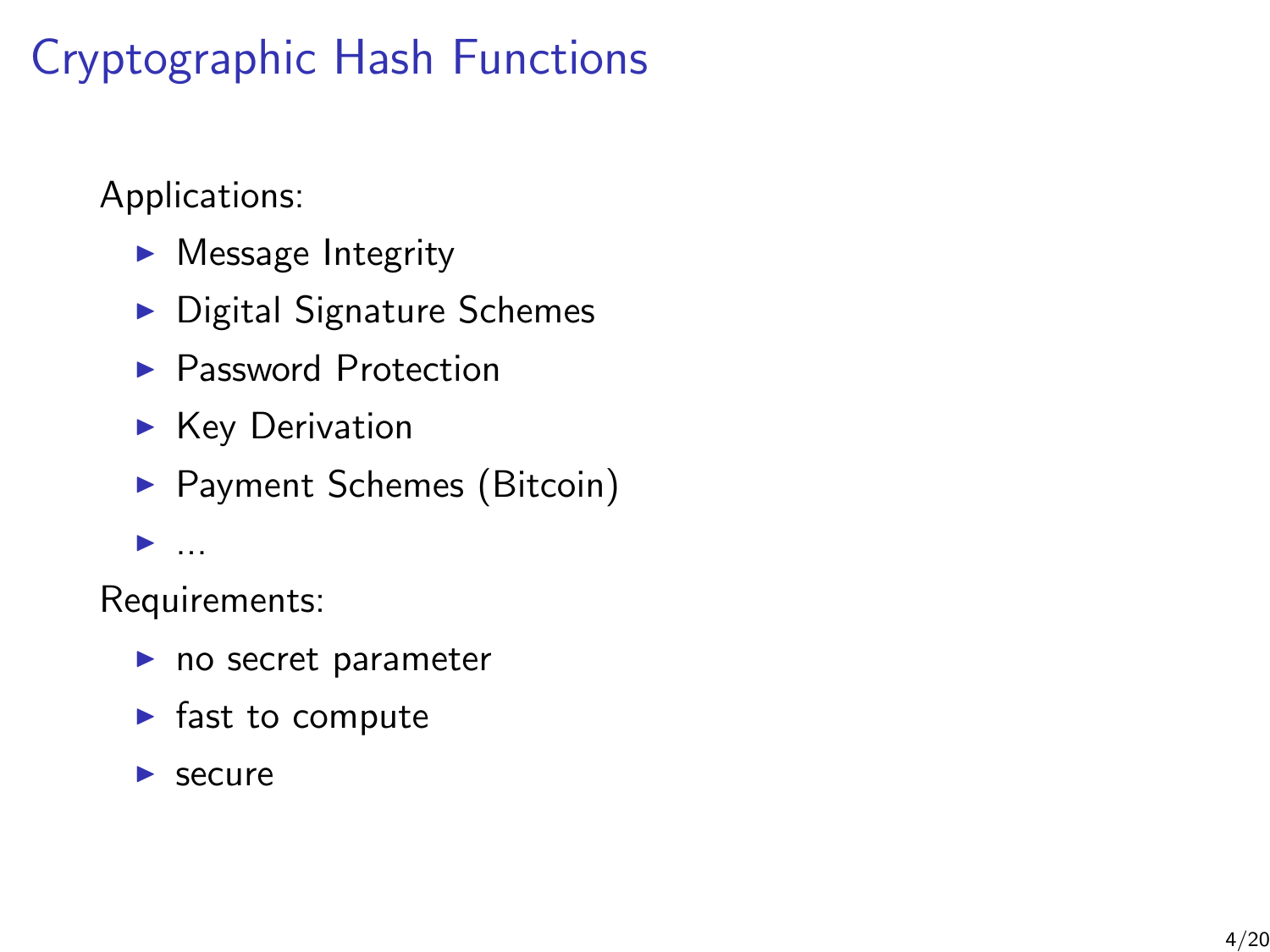Security Requirements

- $\blacktriangleright$  Preimage Resistance: Given  $h(x)$  find x
- ▶ Second-Preimage Resistance: Given x,  $h(x)$  find  $y \neq x$  s.t.  $h(x) = h(y)$
- $\blacktriangleright$  Collision Resistance: Find x, y with  $x \neq y$  s.t.  $h(x) = h(y)$

#### Generic Attack

Complexity  $2^n$  for (second) preimage and  $2^{n/2}$  for collisions.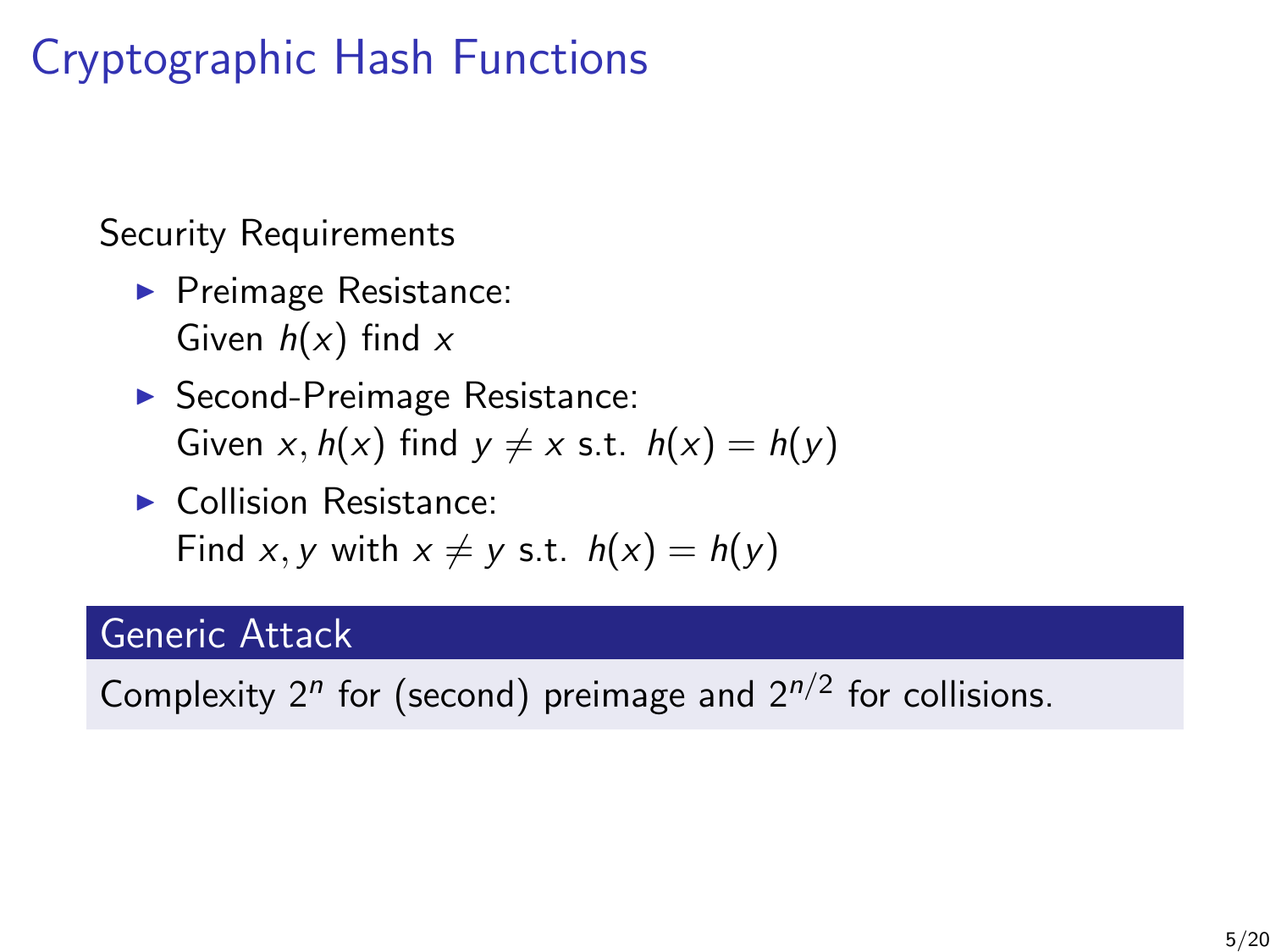#### Keccak

- ▶ Designed by Bertoni, Daemen, Peeter and Van Assche
- ▶ Selected by NIST in October 2012 to become the new SHA-3 standard.
- $\triangleright$  Based on the sponge construction.
- $\triangleright$  Uses fixed size permutation Keccak-f.
- $\triangleright$  Uses 1600-bit permutation for SHA-3.
- Supports output sizes of  $\{224, 256, 384, 512\}$ -bit.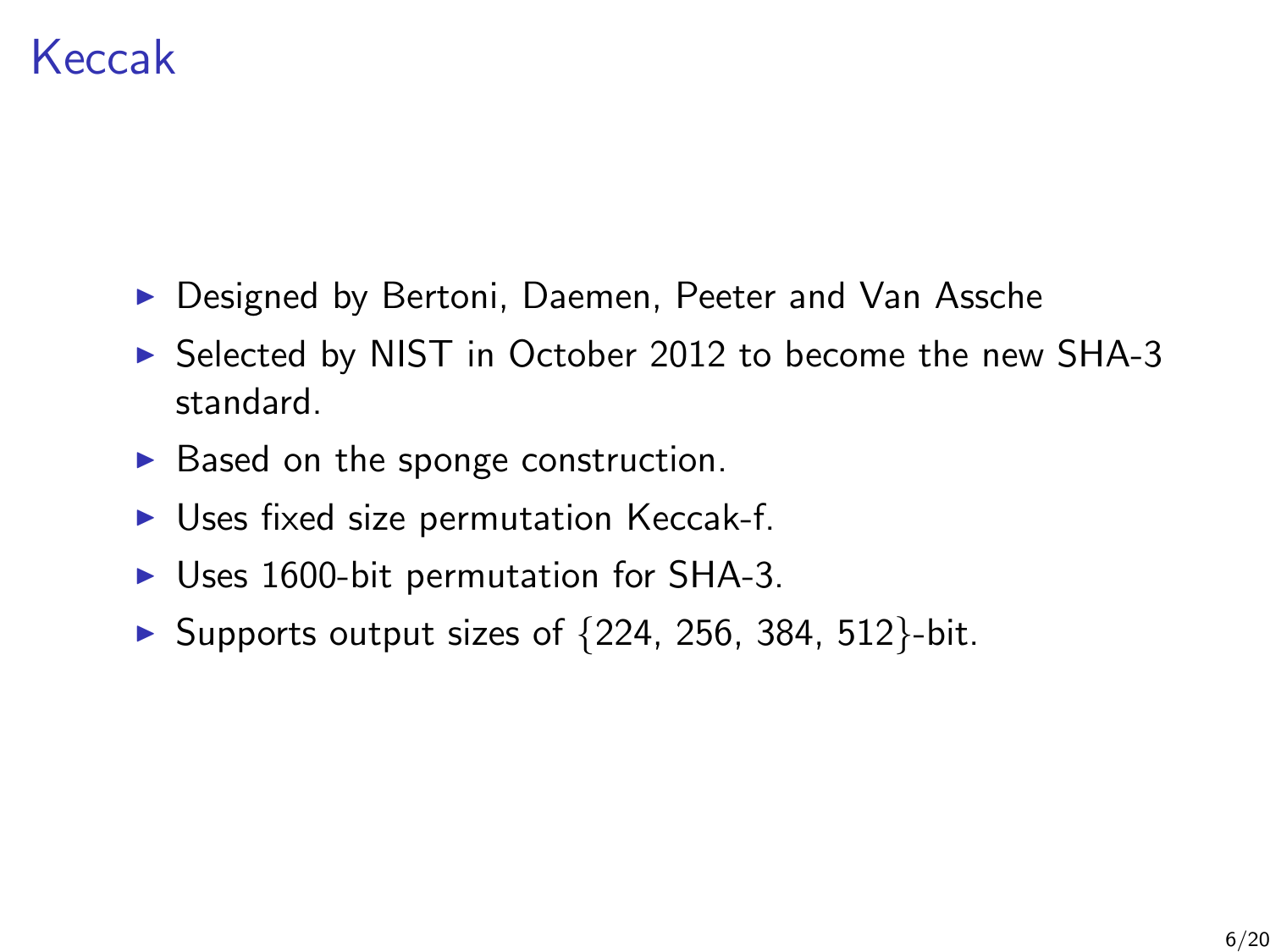## Sponge Construction

Takes arbitrary sized input and produces arbitrary sized output.



- In The permutation is of size  $b = r + c$ .
- Security claim of  $2^{c/2}$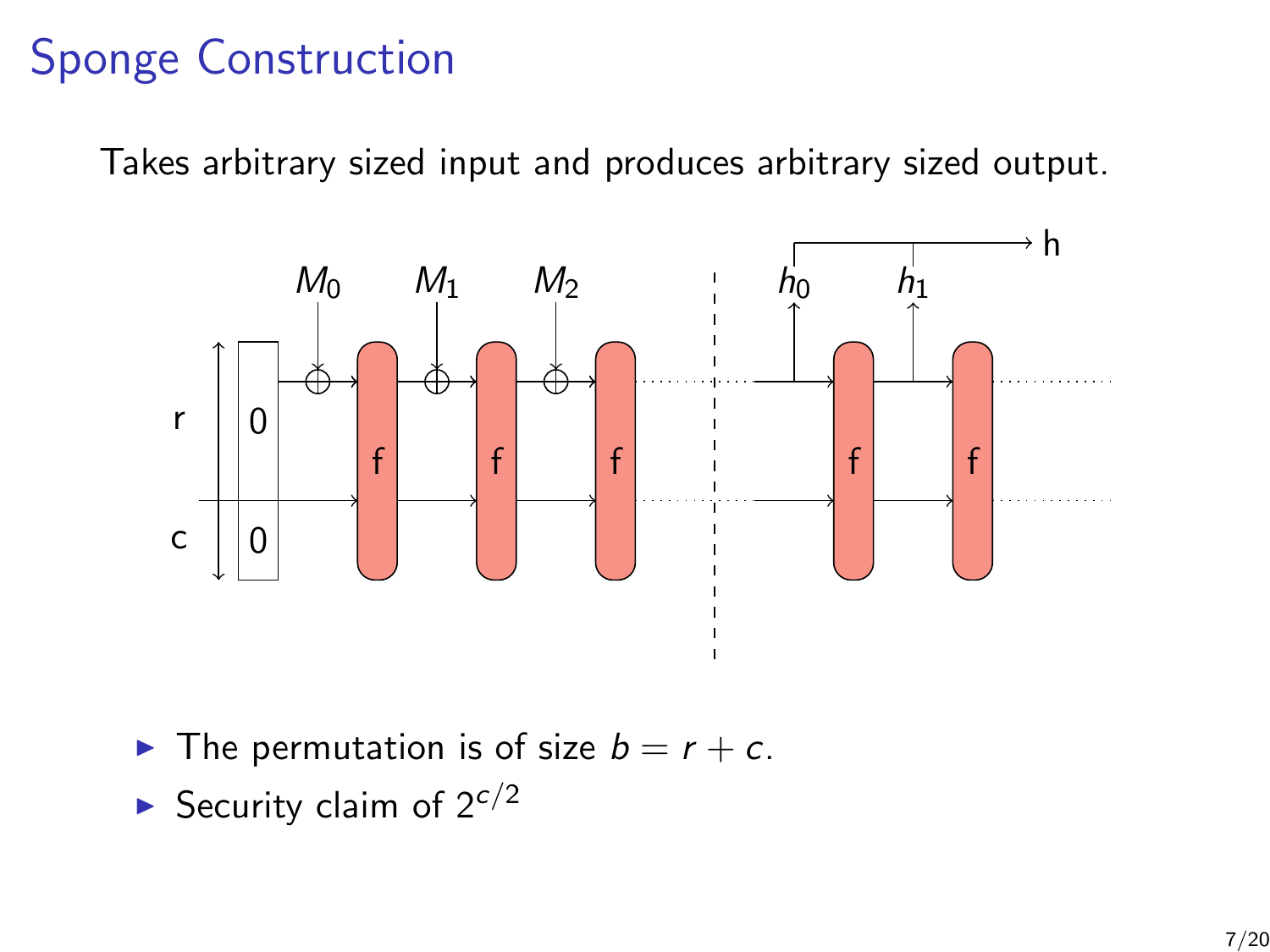#### Sponge Construction

Comparison of Keccak with  $c = 2n$  and  $c = n$ .

|             | Keccak-256 |           | Keccak-512 |          |
|-------------|------------|-----------|------------|----------|
| Capacity    | 512        | 256       | 1024       | 512      |
| Rate        | 1088       | 1344      | 576        | 1088     |
| Coll. Res.  | 2128       | $2^{128}$ | 256        | 2256     |
| Preimg Res. | $2^{256}$  | $2^{128}$ | $2^{512}$  | 2256     |
| Performance |            | $+23.5%$  |            | $+88.9%$ |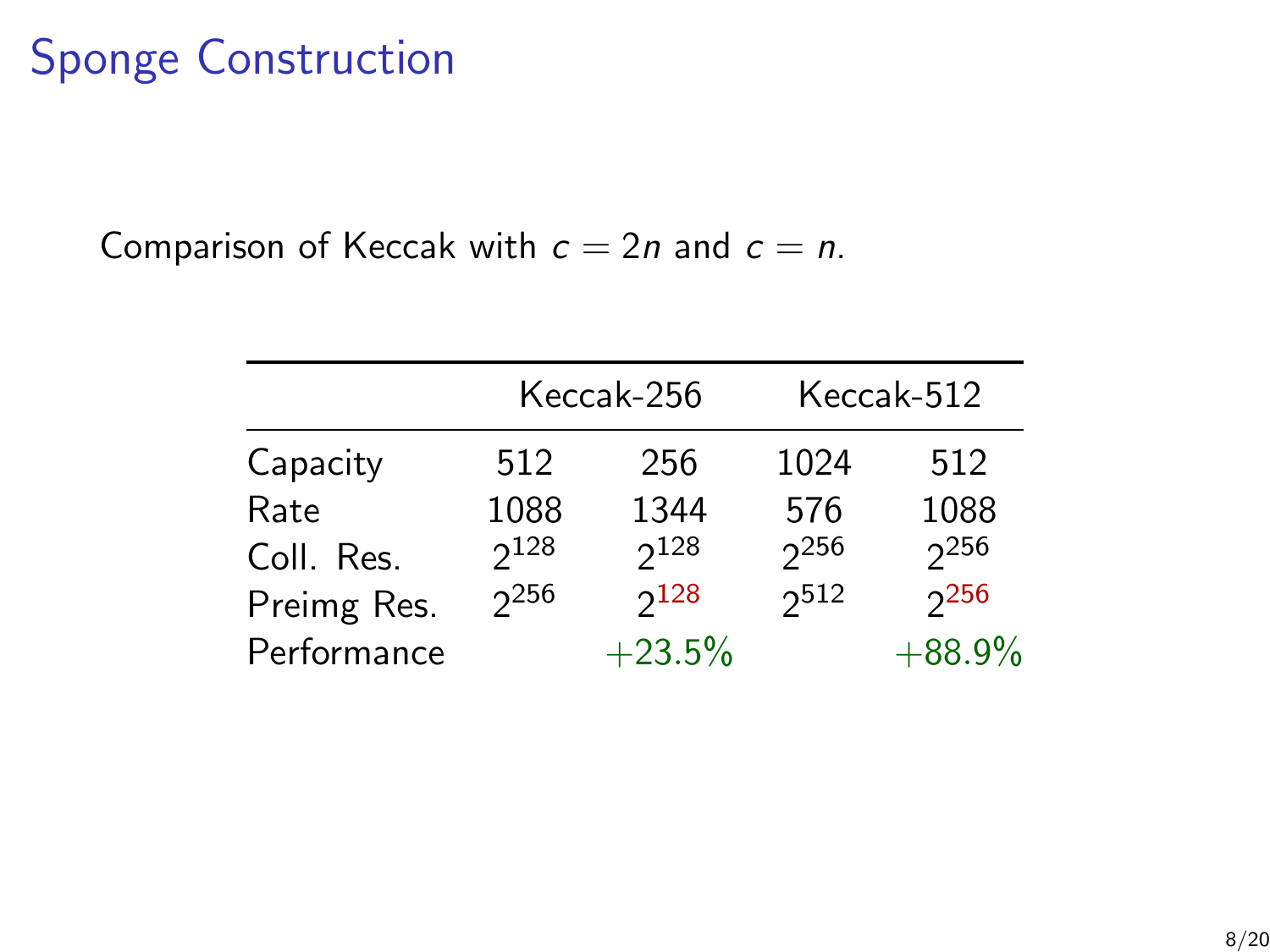# Keccak

The Keccak-f function

- $\triangleright$  24 rounds
- Each round is composed of five steps  $\theta$ ,  $\rho$ ,  $\pi$ ,  $\chi$ ,  $\iota$ .
- ▶ Only XOR, AND, NOT and data-independent rotations are used.

One round of Keccak-f:

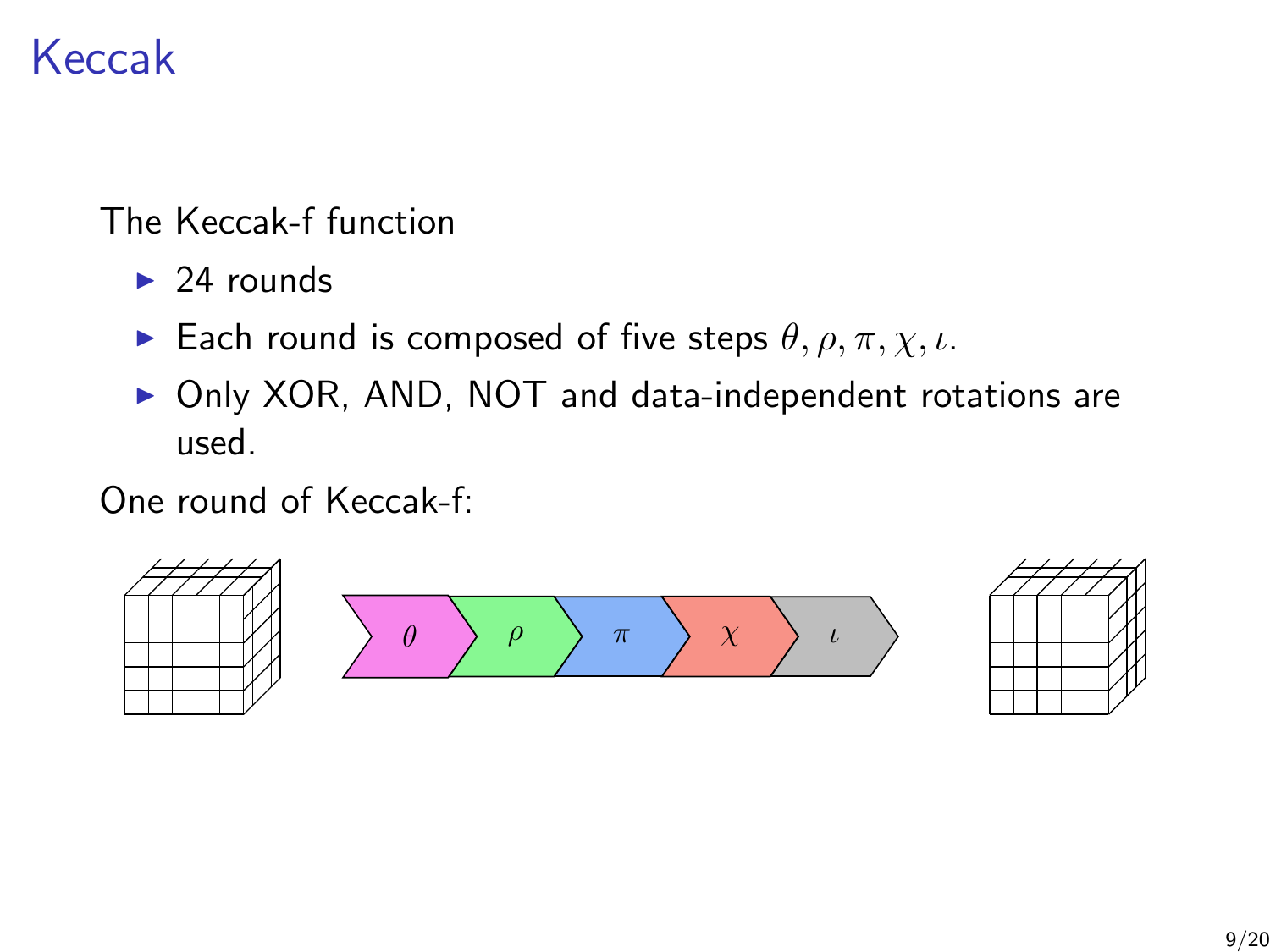# Differential Cryptanalysis



- $\Delta x \neq 0$  and  $\Delta y = 0$  gives a collision.
- $\blacktriangleright$  Find a differential characteristic leading to zero output difference.
- $\blacktriangleright$  Find a confirming message pair.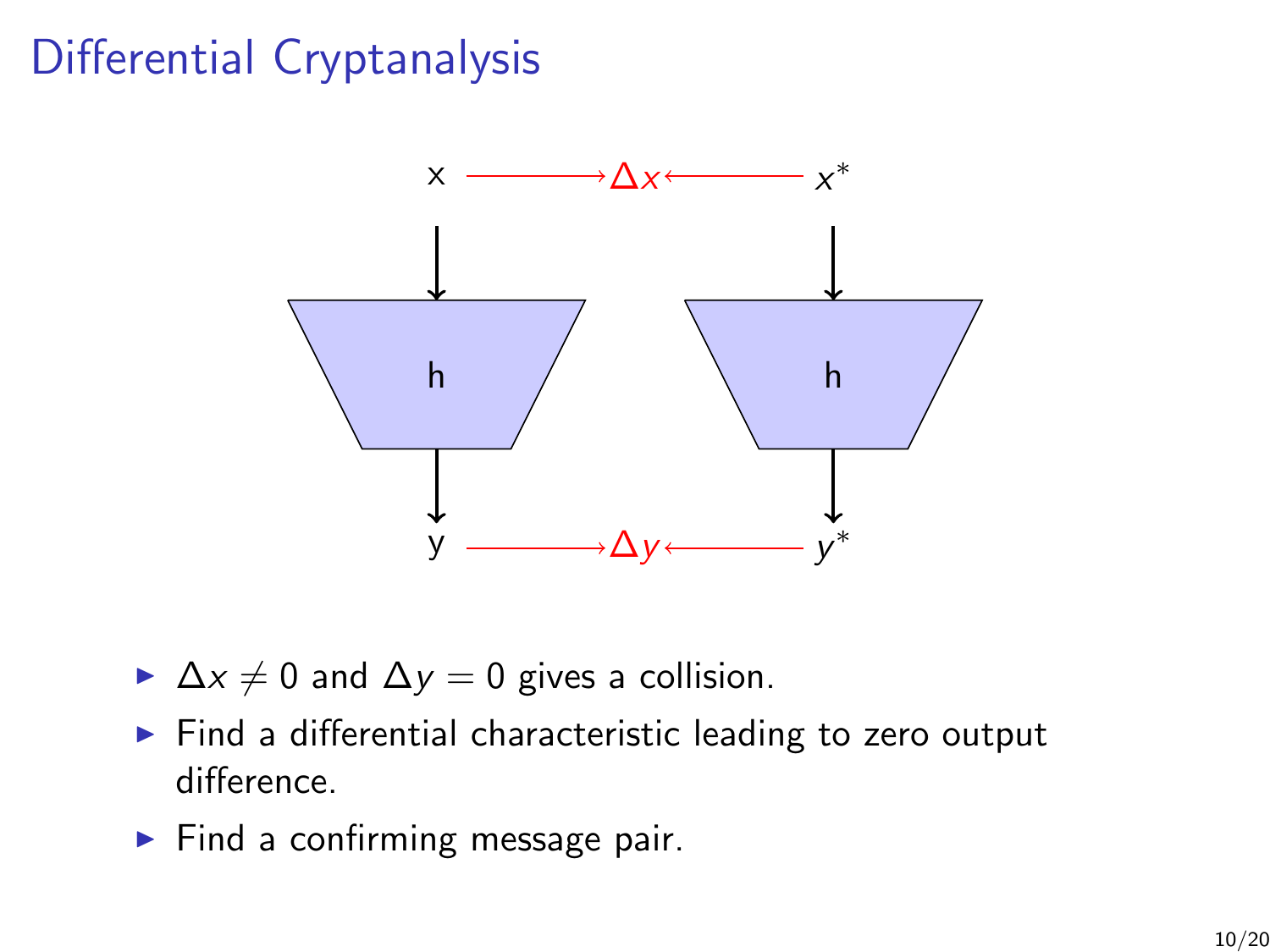#### Related Work

Attack by Naya-Plasencia et al.

 $\triangleright$  A 2-round practical attack using high probability paths [\[NPRM11\]](#page-21-0).

Attack by Dinur et al.

- $\triangleright$  A 4-round practical attack on Keccak-224/256 by using the same high probability path [\[DDS12\]](#page-20-0).
- $\triangleright$  Theoretical attacks on 5-round Keccak-256, 4-round Keccak-384 and 3-round Keccak-512 [\[DDS13\]](#page-20-1).
- $\triangleright$  Connect to the starting point using an algebraic method.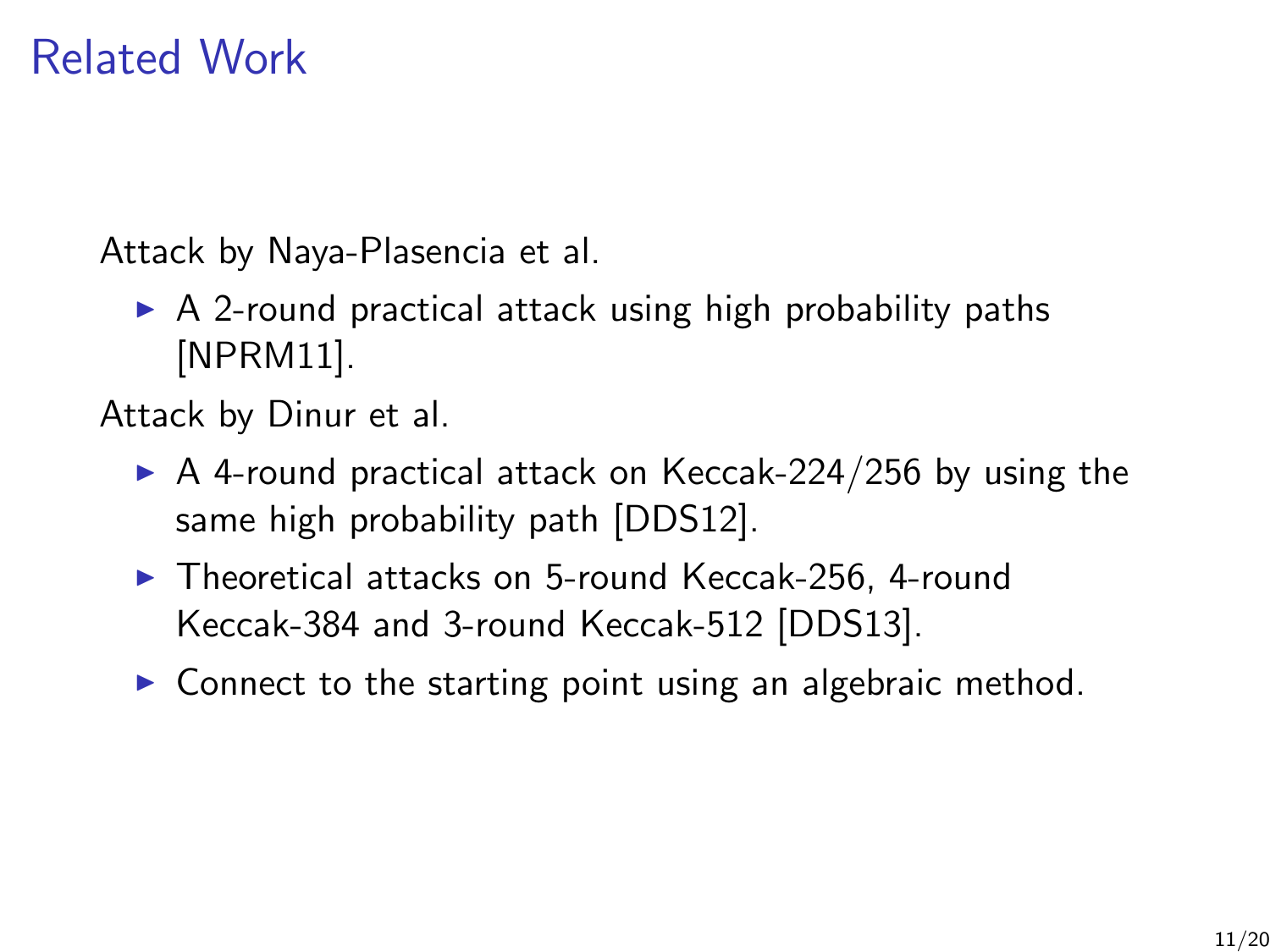#### Attack Strategy

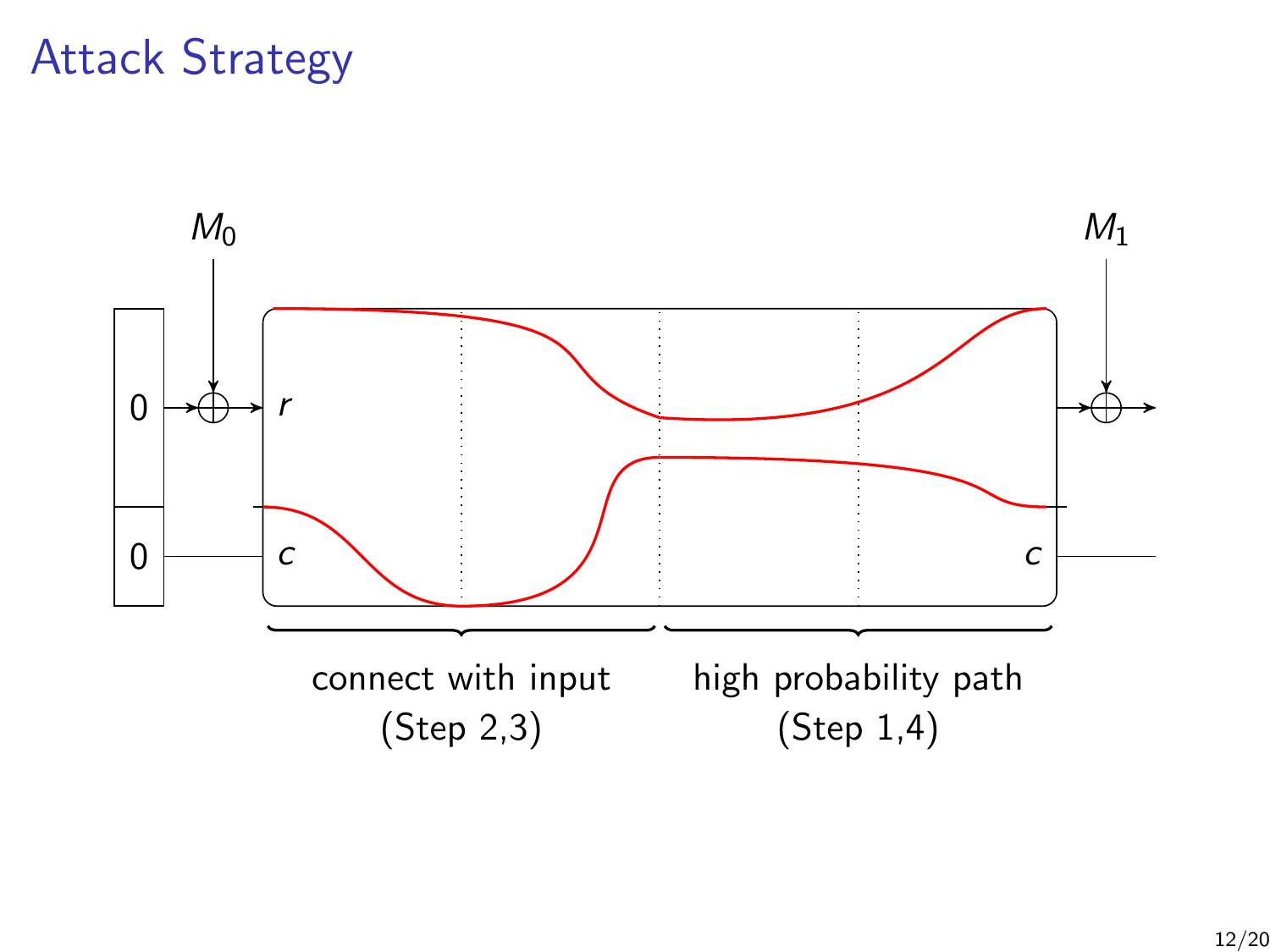### Attack Strategy

Finding the high probability paths

- $\triangleright$  Using linearized model of Keccak
- $\blacktriangleright$  Gives a linear code over  $\mathbb{F}_2$
- $\triangleright$  Probability that characteristic holds related to the Hamming weight
- Find codewords with low Hamming weight<sup>1</sup>

Gives us high probability paths leading to (internal) collisions for different Keccak variants.

 $^{\rm 1}$ <http://www.iaik.tugraz.at/content/research/krypto/codingtool/>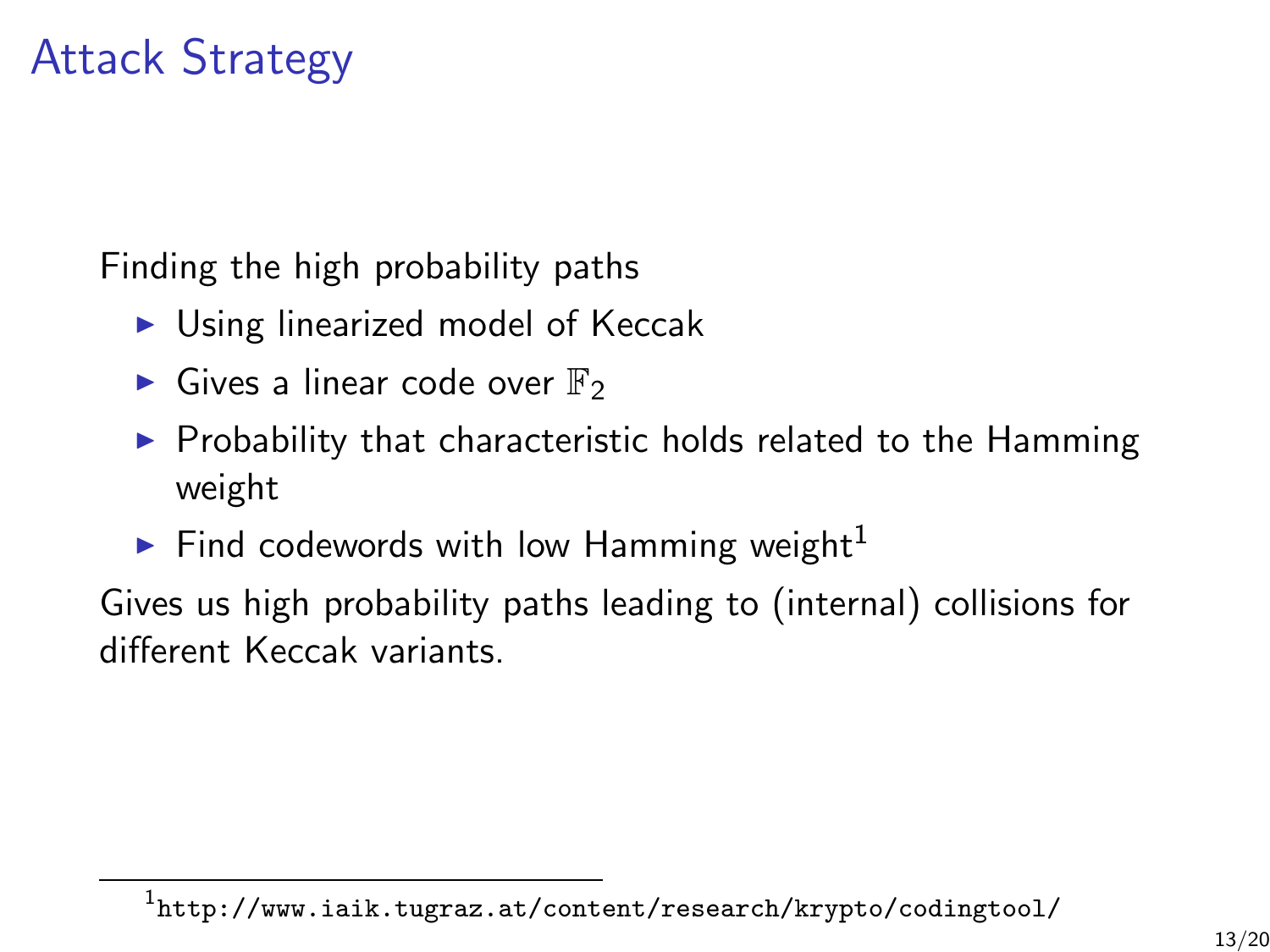#### Connecting the paths

Using an automatic search tool to connect the path to the start.

- ▶ Used for instance on SHA-2 [\[MNS11\]](#page-21-1)[\[MNS13\]](#page-21-2).
- $\blacktriangleright$  Guess and determine strategy.

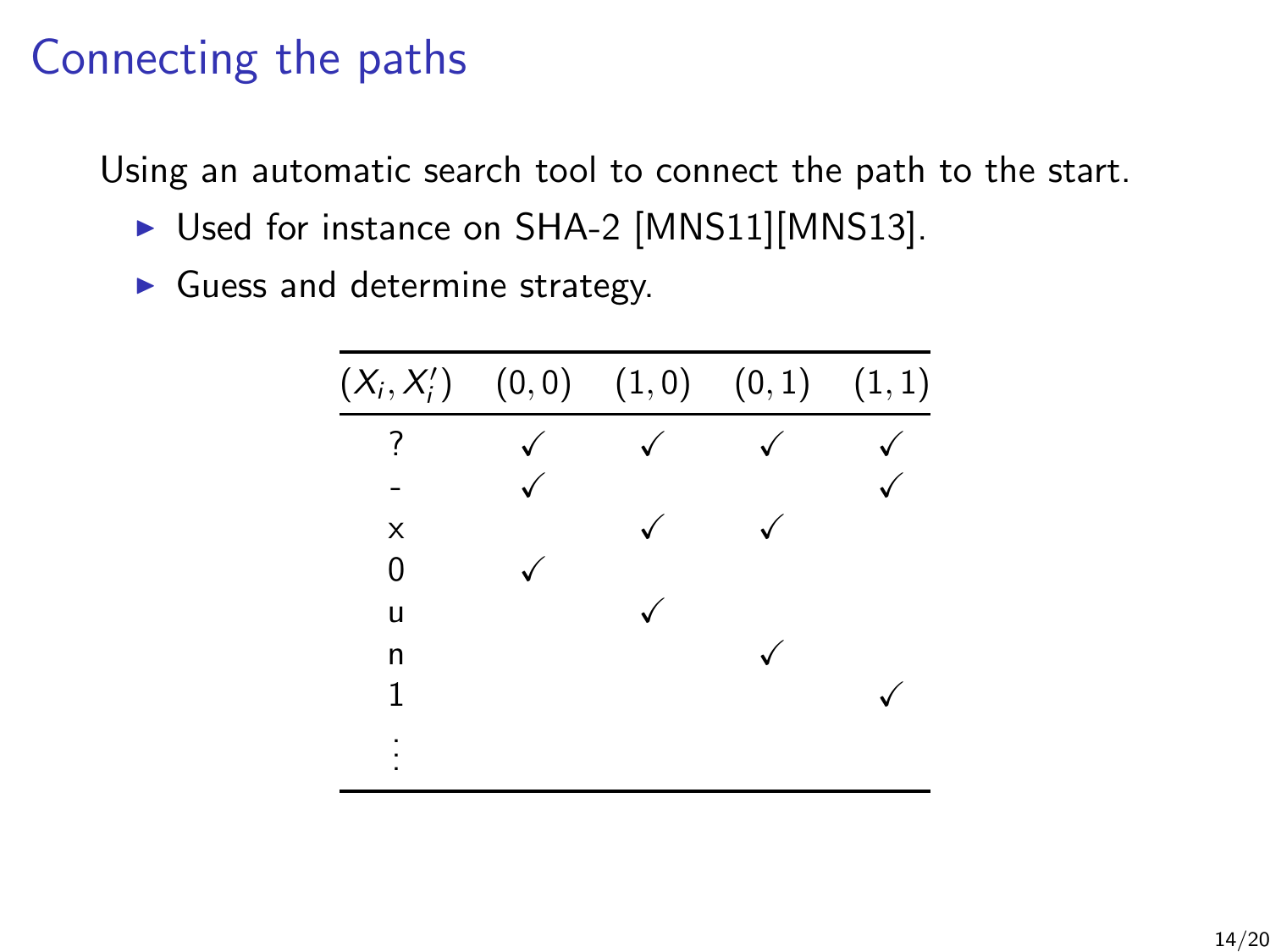#### Connecting the paths

Search Algorithm [\[DR06\]](#page-20-2)[\[MNS11\]](#page-21-1)

- 1. Decision: Select bit to guess.
- 2. **Deduction:** Propagate conditions  $[EMN+13]$  $[EMN+13]$ .
- 3. Backtracking: Resolve contradictions.

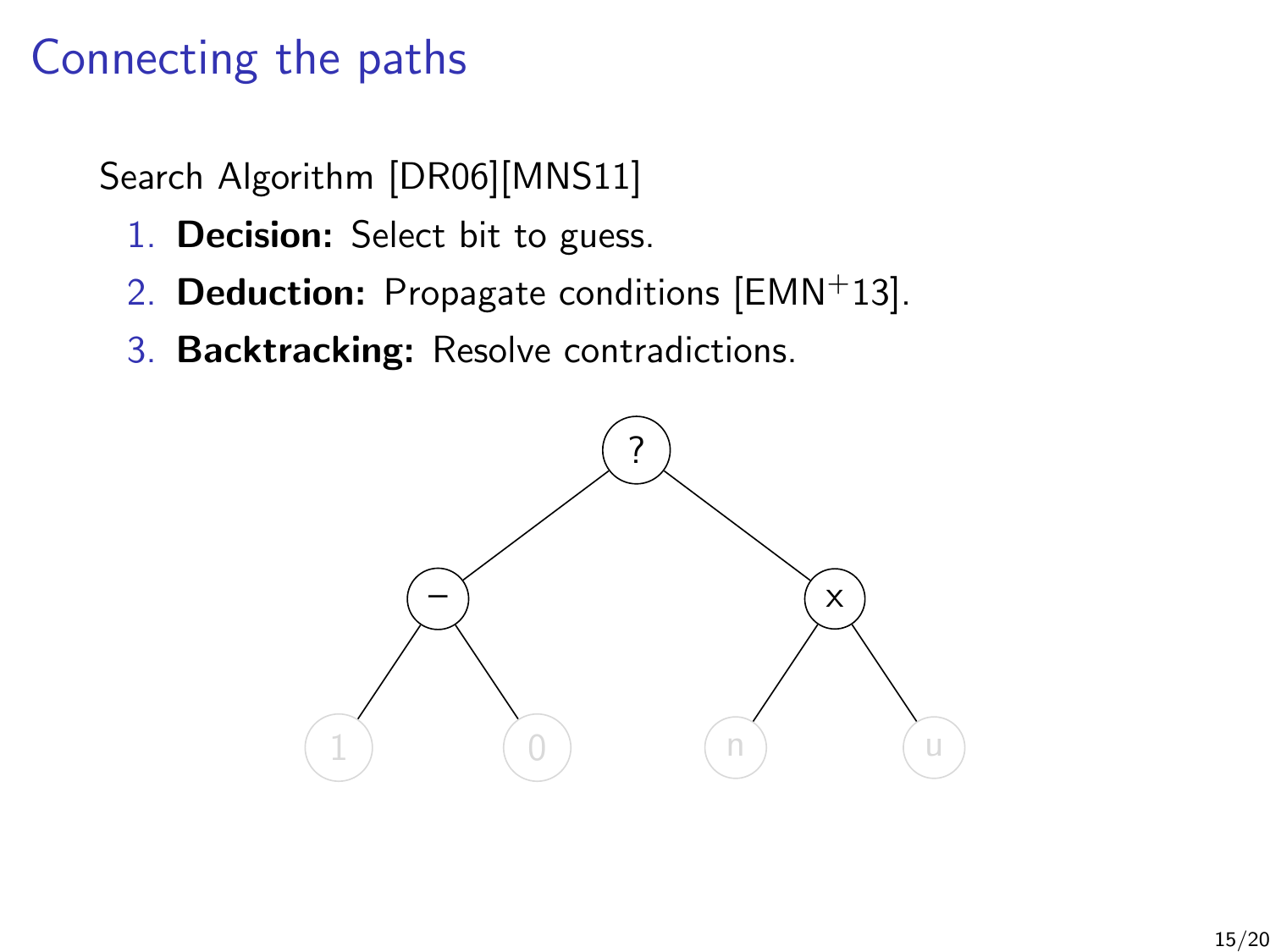#### Connecting the paths

Search Algorithm [\[DR06\]](#page-20-2)[\[MNS11\]](#page-21-1)

- 1. Decision: Select bit to guess.
- 2. **Deduction:** Propagate conditions  $[EMN+13]$  $[EMN+13]$ .
- 3. Backtracking: Resolve contradictions.

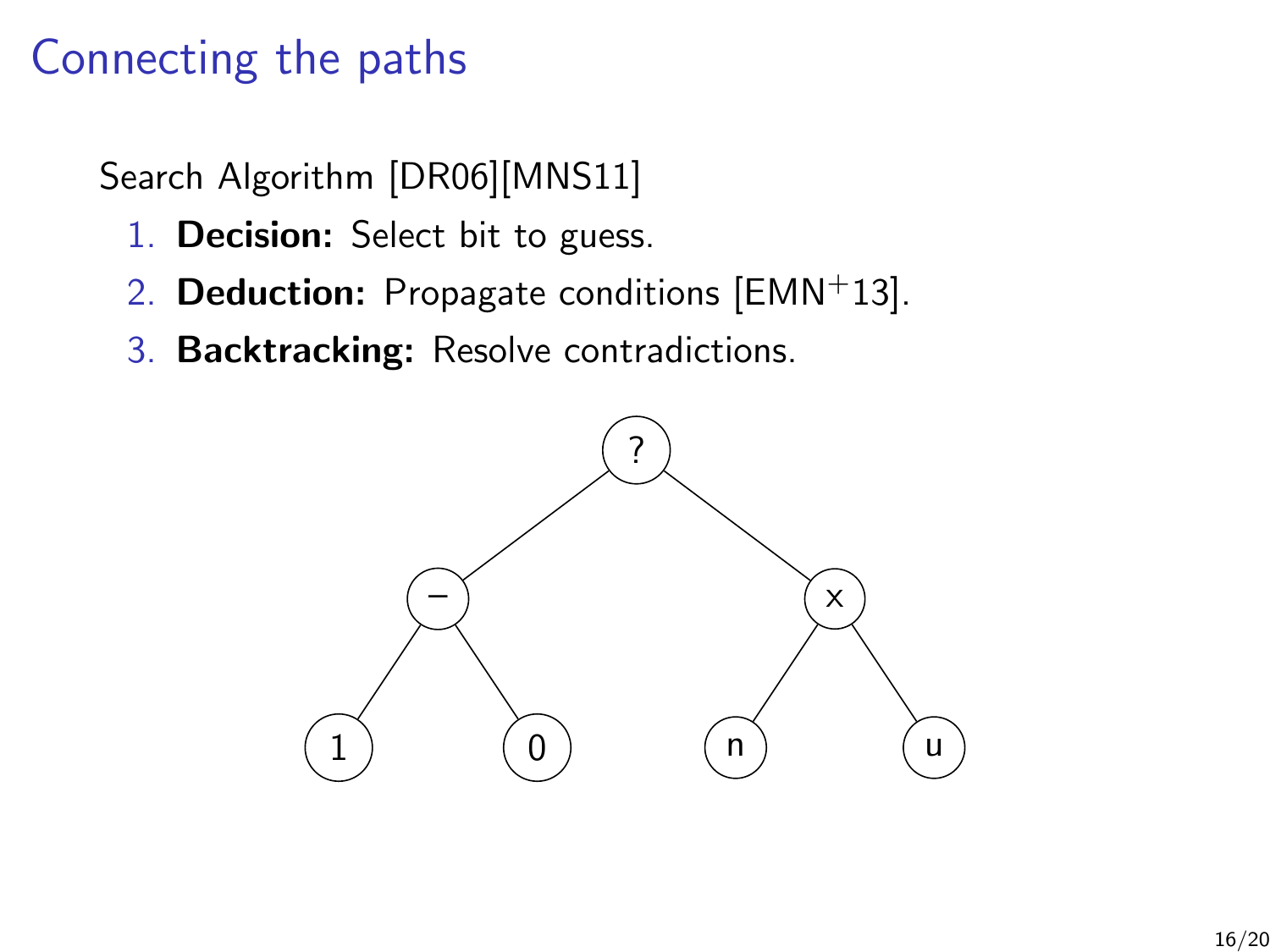# Example

|                  |                               | State            |                  |                              |
|------------------|-------------------------------|------------------|------------------|------------------------------|
| 737bc39f15b62ce3 | 4-ae-67d9-f67961              | 72c17e19ecf12b7b | 2ba7b749c7949634 | fc-cfc935859fb2e             |
| 3d196398efcd8-85 | fce83de1dec57822              | 585c3e88-e91a216 | 7abfed54f57e1dd9 | d9a96ed7944d8ede             |
| 147b6be6e6-24fdb | $-4a7743-1159181$             | -1df19ab97369543 | 77a1e8bca7-c--6f | -5e697e1852d7fd5             |
| 1a9b2c7d9b5a9abf | 2913f4ef6ca6b829              | 4--b84511febc4ff | 236c8edaa59db4a3 | fa16a175b84e4326             |
| 6c34feb1242754fb | cb2ea33a4c-db176              | b2c5aa5a8-df6238 | 7bafafd7ee121941 | 8b4cf1f55781e-9f             |
| 96--3182f1fad467 | 22--9-644fa7e-f-              | de--54fb5f2e9a6b | 7e--726f824-bd4c | d2--114a6bb11583             |
| 96-171-2f1fad467 | 26--9-644fa7e-f-              | de--54fb5f2e9a6b | 7e--726f8244b14c | d2--114a6fb51583             |
| 96-17112f1fad467 | 22--b-244fa7e-f-              | de--54fb5f2e9a4b | 7e--726f8244b14c | d2--114a6bb11583             |
| 96-171-2f1fad467 | 26--9-644fa7e-f2              | de--54fb5f2e9a6b | 7e--726f884-b14c | d2--114a6bb11583             |
| 96-171-2f1fad467 | 22--9-644fa7e-f-              | da--5-fb5f2e9a6b | fe--726f8244b14c | d2--114a6ab11583             |
| ----4-8--------- | ------4---------              | ---1------------ | ---------------- | --------------               |
| ----4-8--------- | ------4---------              | ---------------- | ---------------- | $-$ -8-------------          |
| ---------------- | ----------------              | ---------------- | ---------------- | ----------------             |
| ---------------- | ----------------              | ---1------------ | ---------------- | --8-------------             |
| ________________ | _______________               | ________________ | ---------------- | ----------------             |
| ----4-8--------- | -----------4----              | ---------------- | ---------------- | ----------------             |
| ---------------- | -------------8--              | ---------------- | _______________  | ________________             |
| ------8--------- | ----------------              | ---------------- | 8--------------- | ----------------             |
| ---------------- | $---------4-8--$              | ---------------- | 8--------------- | _______________              |
| ----4----------- | ----------------              | ---------------  | ---------------- | ----------------             |
| ----4-8--------- | --8-------------              | ----------1----- | $---8---1----$   | $- -8 - 4 - - - - - - - - -$ |
| ---------------- | $-1 - -4 - - - - - - - - - -$ | -----4---------- | 81-------------- | ----------------             |
| $------1-8---$   | ----------------              | ---------1-----1 | ---------------1 | ---------------1             |
| ________________ | ---------------               |                  | ________________ |                              |
| ---------------  | ---------------               | ---------------  | _______________  | ----------------             |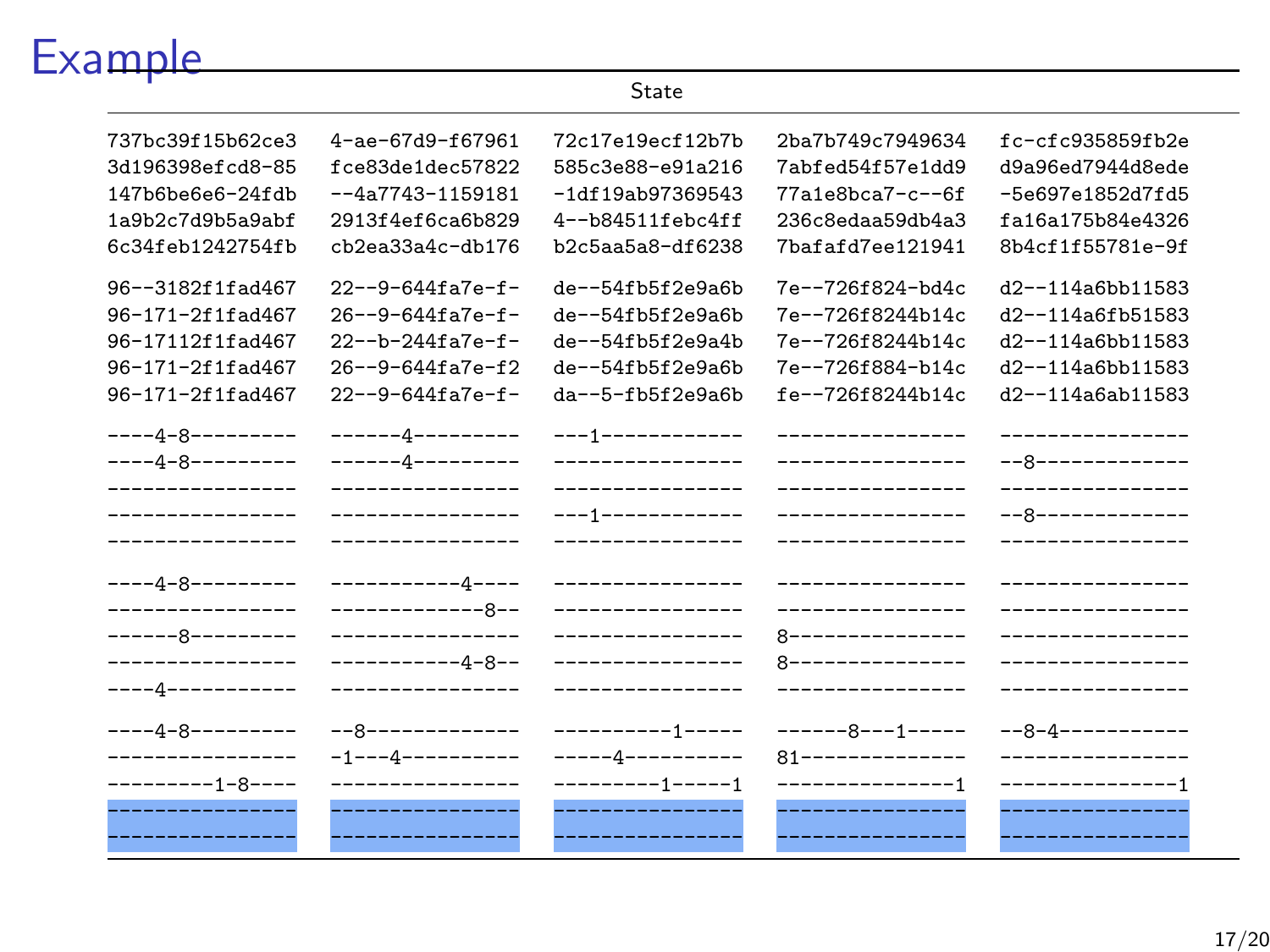#### **Overview**

#### 4-round attacks on Keccak

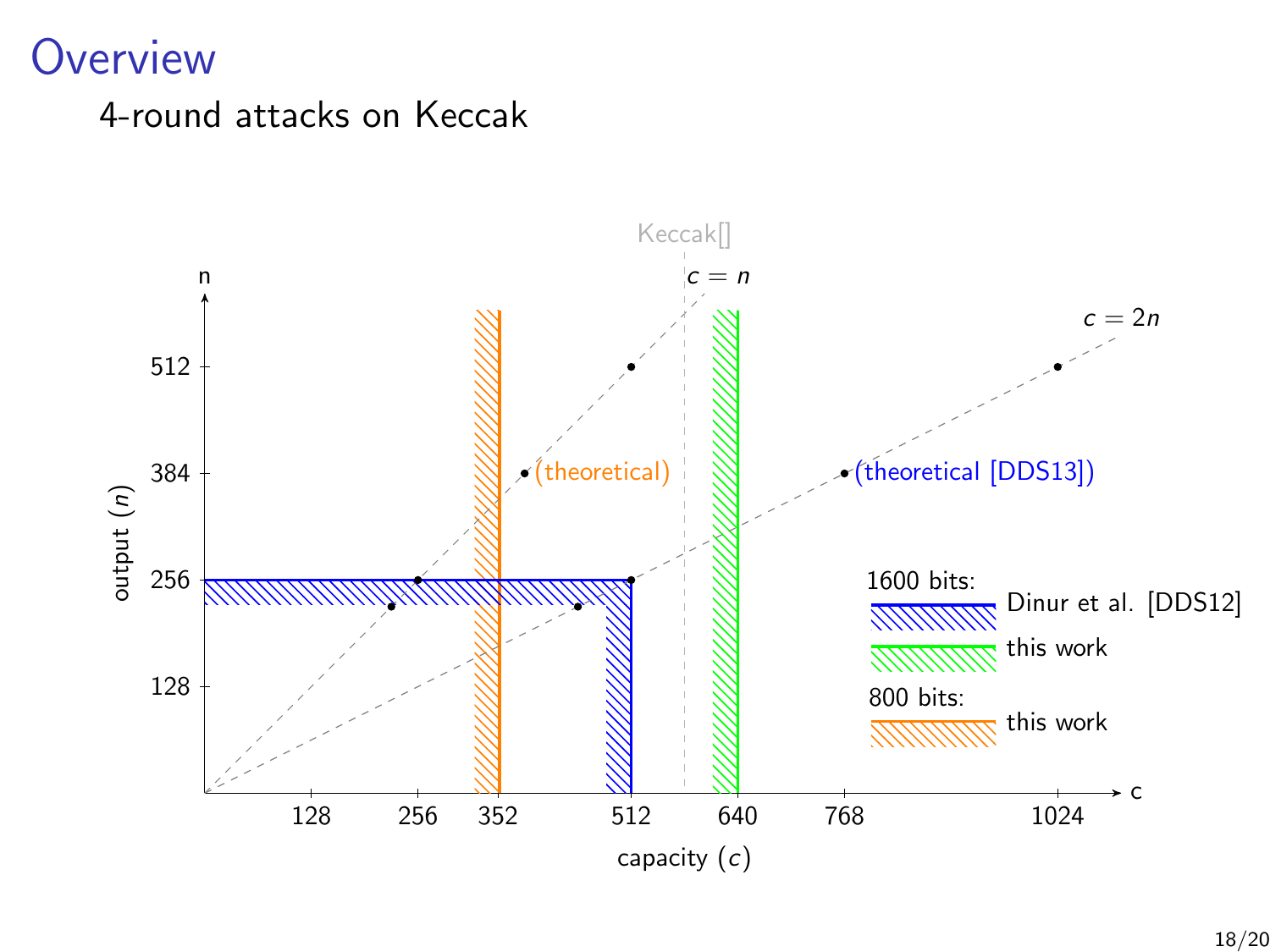#### Conclusion

Results:

- $\triangleright$  4-round practical attack on different Keccak variants.
- $\triangleright$  New method to connect paths to the starting point.
- $\blacktriangleright$  High probability paths for new variants of Keccak
- $\blacktriangleright$  Internal collisions for these variants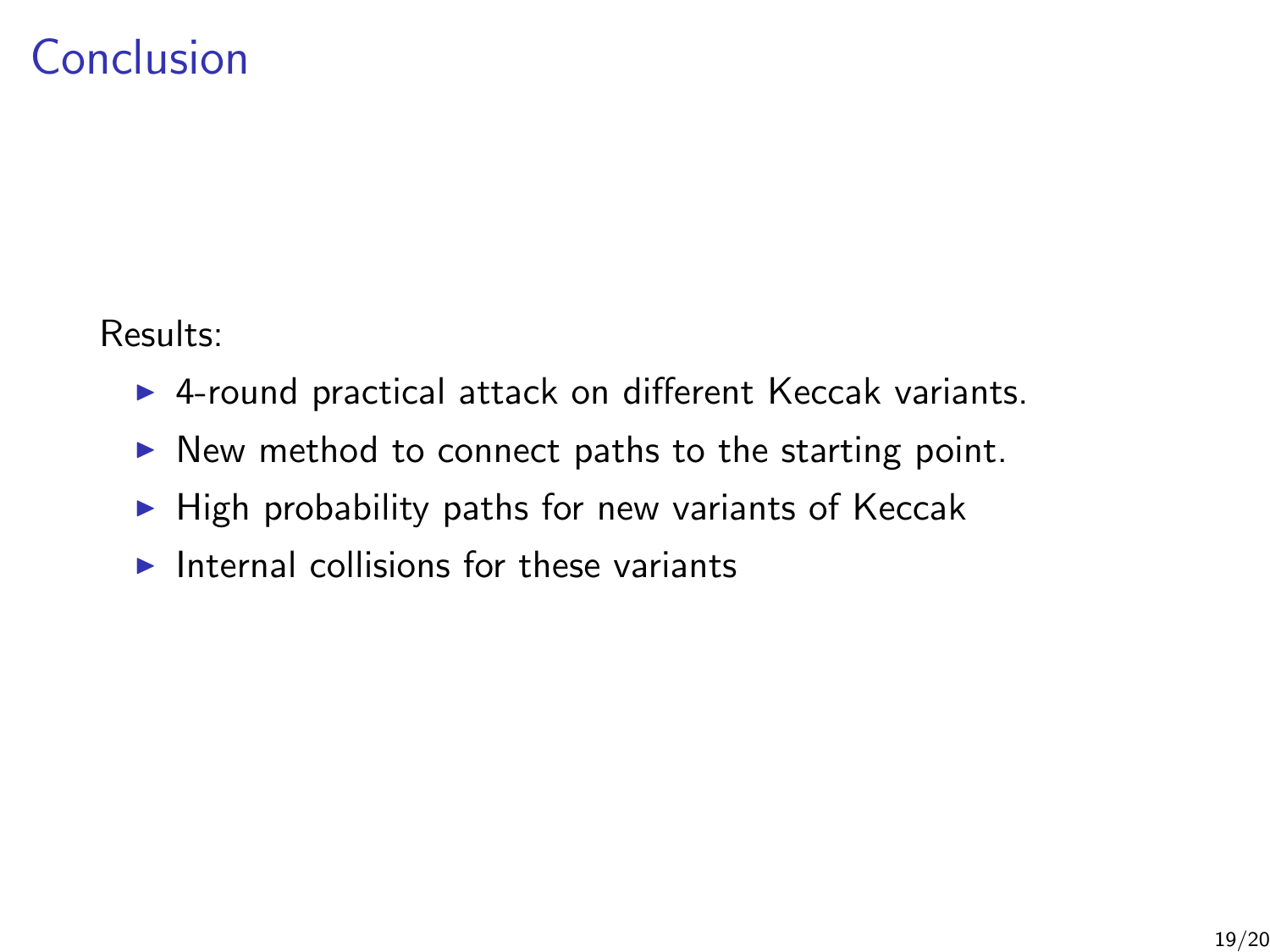# Thank you for your attention!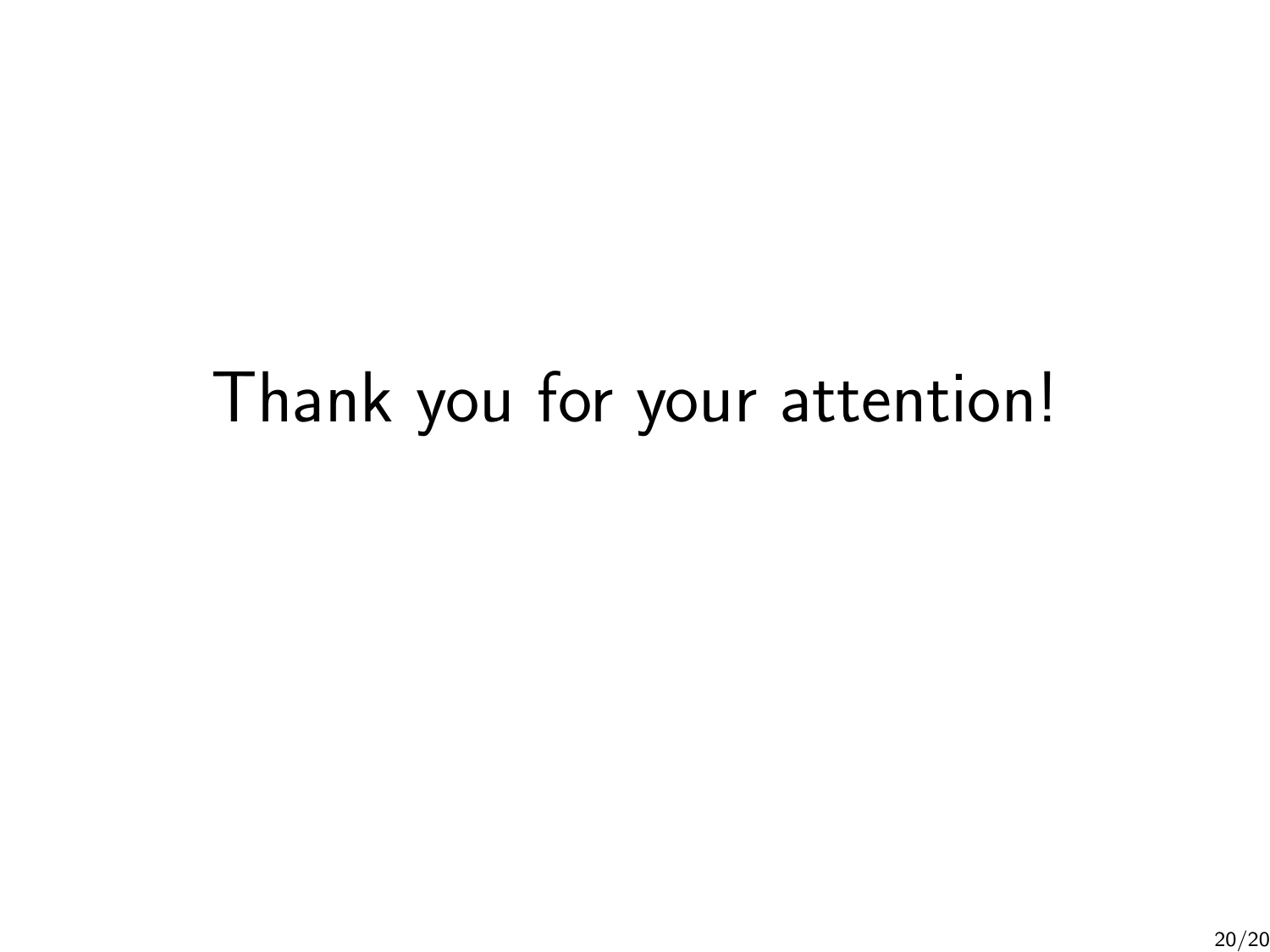#### References I

- <span id="page-20-0"></span>畐 Itai Dinur, Orr Dunkelman, and Adi Shamir, New Attacks on Keccak-224 and Keccak-256, FSE (Anne Canteaut, ed.), LNCS, vol. 7549, Springer, 2012, pp. 442–461.
- <span id="page-20-1"></span>Ħ , Collision Attacks on Up to 5 Rounds of SHA-3 Using Generalized Internal Differentials, FSE (Shiho Moriai, ed.), LNCS, Springer, 2013, to appear.
- <span id="page-20-2"></span>**F** Christophe De Cannière and Christian Rechberger, Finding SHA-1 Characteristics: General Results and Applications, ASIACRYPT (Xuejia Lai and Kefei Chen, eds.), LNCS, vol. 4284, Springer, 2006, pp. 1–20.
- <span id="page-20-3"></span>Maria Eichlseder, Florian Mendel, Tomislav Nad, Vincent 冒 Rijmen, and Martin Schläffer, Linear Propagation in Efficient Guess-and-Determine Attacks, WCC (Lilya Budaghyan, Tor Helleseth, and Matthew G. Parker, eds.), 2013, <http://www.selmer.uib.no/WCC2013/>.